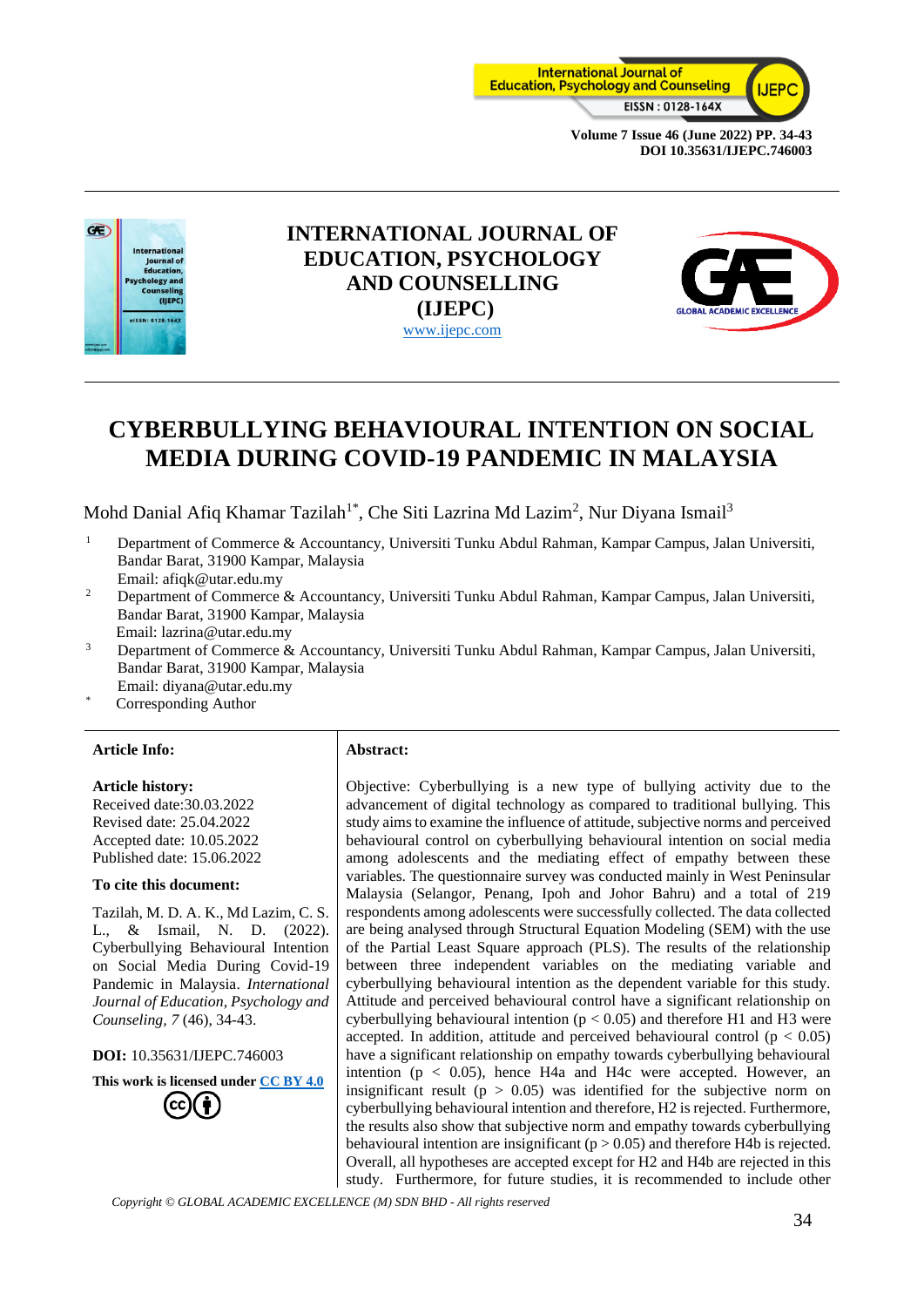

components of empathy such as cognitive and affective, other personality traits of self-esteem and loneliness as the mediating effect that would give better insight towards cyberbullying behavioural intention in Malaysia during the pandemic situation.

#### **Keywords:**

Cyberbullying; Theory Planned Behaviour (TPB); Empathy; Digitalisation

# **Introduction**

The world of digitalisation nowadays has led society to communicate with each other by relying upon online networking specifically on social media using smartphones. However, excessive use of smartphones may increase cyberbullying cases and eventually towards psychological effects on society. Cyberbullying involved any behaviour performed through electronic or digital media by individuals or groups that repeatedly communicates hostile or aggressive messages intended to inflict harm or discomfort on others (Camerini, Marciano, Carrara & Schulz, 2020).

According to Brewer and Kerslake (2015) cyberbullying is a new type of bullying activity due to the advancement of digital technology as compared to traditional bullying. In Malaysia, issues on cyberbullying have become a worsening trend whereby almost 70% of Malaysians are using social media as the platform in bullying others and the cyberbullies are mainly from teenagers and adolescents (IPSOS, 2018). However, the variability in the reported prevalence of experiencing cyberbullying, the prevalence rates suggest that for some adolescents experiencing cyberbullying is a regular occurrence and, as such, it is important to understand the motives behind engaging in cyberbullying behaviours (Steer, Betts, Baguley & Binder, 2020).

The impact of cyberbullying can cause serious negative outcomes to the person that is being bullied such as traumatise, depression, anxiety, sleeping and eating disorders and even commit suicide (Privitera & Campbell, 2009). Due to the COVID-19 pandemic since early 2020, the Malaysian government has imposed the movement control order (MCO) and the people are required to stay at home for a long period. It is predicted that the trend and reported cases of cyberbullying during the MCO will be increased. This will lead to the increase of cyberbullying cases via WhatsApp, Facebook, Twitter, Instagram and many other downloadable applications (Rashid & Mohamad, 2016; Johanis, Abu Bakar & Ismail, 2019).

Past studies mainly focus on cyberbullying among the young generation and students but lack coverage on adolescents with the element of personality traits as mediating effect. Hence, the objective of this study is to examine the influence of Theory Planned Behaviour (attitude, subjective norm and perceived behavioural control) on cyberbullying behavioural intention using social media among adolescents in Malaysia during the movement control order (MCO) and the personality trait of empathy as the mediating effect. This study shall contribute further understanding on cyberbullying intention among adolescents in Malaysia and the significant effect of TPB with empathy as mediation.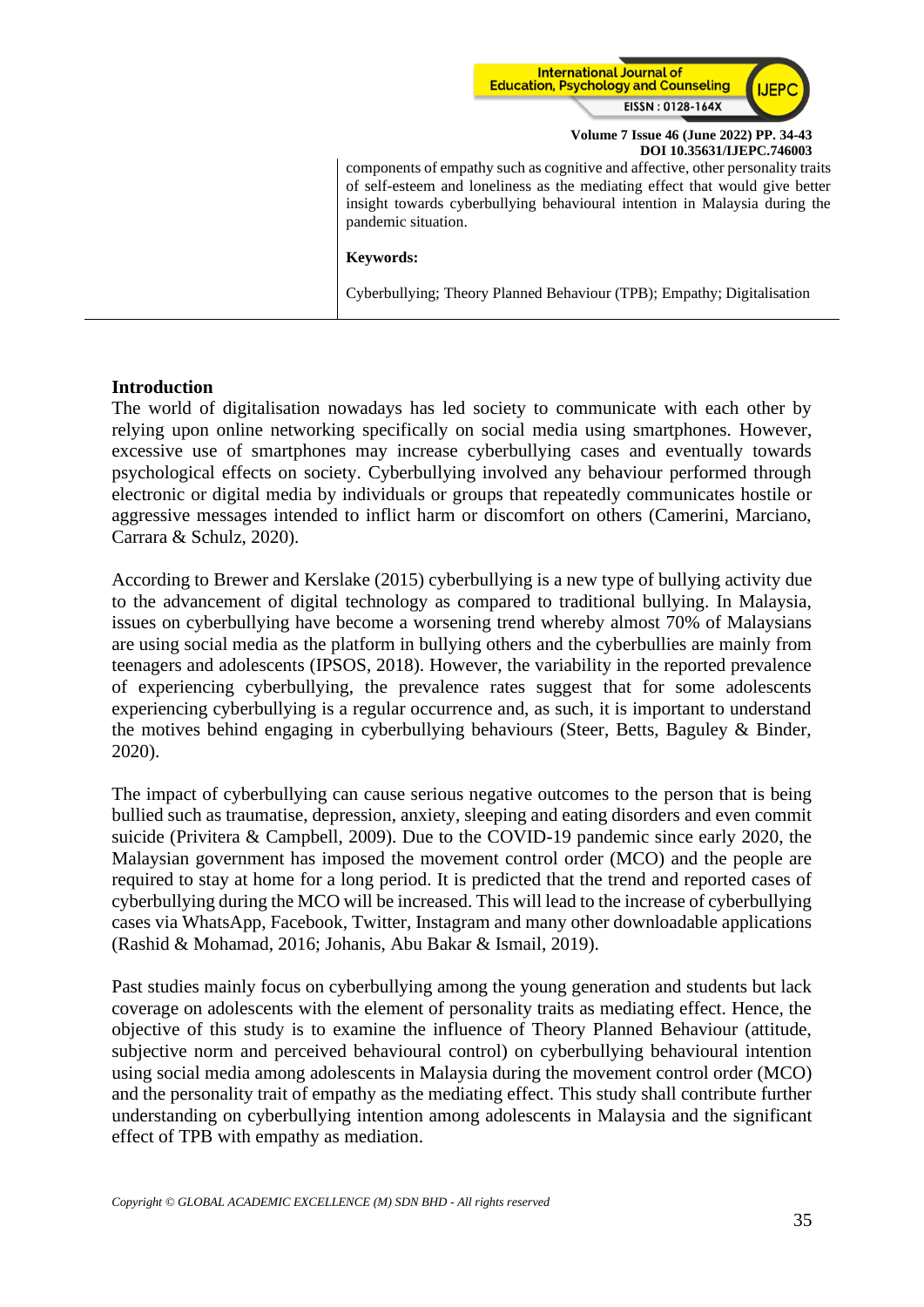

# **Literature Review**

# *Cyberbullying Behavioural Intention on Social Media during MCO in Malaysia*

Cyberbullying is most prevalent in the 'online' generation, which predominantly consists of children and adolescents (Kowalski, Limber & Agatston, 2012). While technology continues to advance and becomes increasingly available in less developed countries, the number of individuals influenced by cyberbullying is predicted to increase. Rising prevalence of cyberbullying, combined with a paucity of available information and the suggestion that those responsible for adolescent welfare may be ill-equipped to address the issue, highlight the importance of investigating the cyberbullying experience (Brewer and Kerslake, 2015). Therefore, cases of cyberbullying in Malaysia among adolescents are expected to be increased during the MCO period due to the increase of use of technology on social media platforms.

# *Theory Planned Behaviour (TPB)*

TPB was evolved from the Theory of Reasoned Action (TRA) that was proposed by Icek Ajzen in 1985 (Ajzen, 1991). The three belief-based concepts such as attitudes, subjective norms and perceived behaviour control (PBC) are the main factors that an individual's intention to engage in a certain behaviour (Pan & Truong, 2018). According to Jafarkarimi, Saadatdoost, Sim and Hee (2017), victims that are being cyberbullied multiple times via a digital platform will have negative impacts on their life. Therefore, cyberbullying is considered as an unfortunate event that is occasionally done and thus is referred to as behaviour. Hence, to predict an individual's intention towards cyberbullying, TPB can be used as a theory that has a higher tendency to predict actual behaviour (Ajzen, 1991).

# *Attitude (AT)*

Attitude towards behaviour emerges from behavioural beliefs that produce a favourable or unfavourable evaluation of certain behaviour (Ajzen, 2013). Attitude depends on an individual's beliefs to act either the feeling is a positive or negative effect toward an object (Fishbein & Ajzen, 1975). Heirman and Walrave (2012) opined that attitude becomes an important determinant of cyberbullying intention. In their study, adolescents' attitude was examined to predict their motivation to engage in cyberbullying and revealed that adolescents' attitude becomes a vital predictor to perform cyberbullying. Besides that, Panumaporn, Hongsanguansri, Atsariyasing, and Kiatrungrit (2020) stated that bystanders' attitudes can lead to cyberbullying either to join or to ignore it based on their study that revealed 304 participants who were bullies had a positive attitude towards cyberbullying intention. Meanwhile, Rashid, Mohamed and Azman (2017) investigated undergraduate students' which majority of them were internet users that are highly exposed to cyberbullying. They found that undergraduate students' attitudes become the second most important predictor to perpetrate cyberbullying. On the contrary, Jafarkarimi et al. (2017) investigated 96 students in Universiti Teknologi Malaysia by using a scenario-based and revealed that the role of attitude showed an insignificant effect on cyberbullying intention. Furthermore, Lazuras, Barkoukis, Ourda and Tsorbatzoudis (2013) observed that empathy can influence an individual's attitude and decision to engage in cyberbullying directly or indirectly. Therefore, it can be hypothesised that

H1: There is a positive relationship between attitude towards cyberbullying behavioural intention on social media.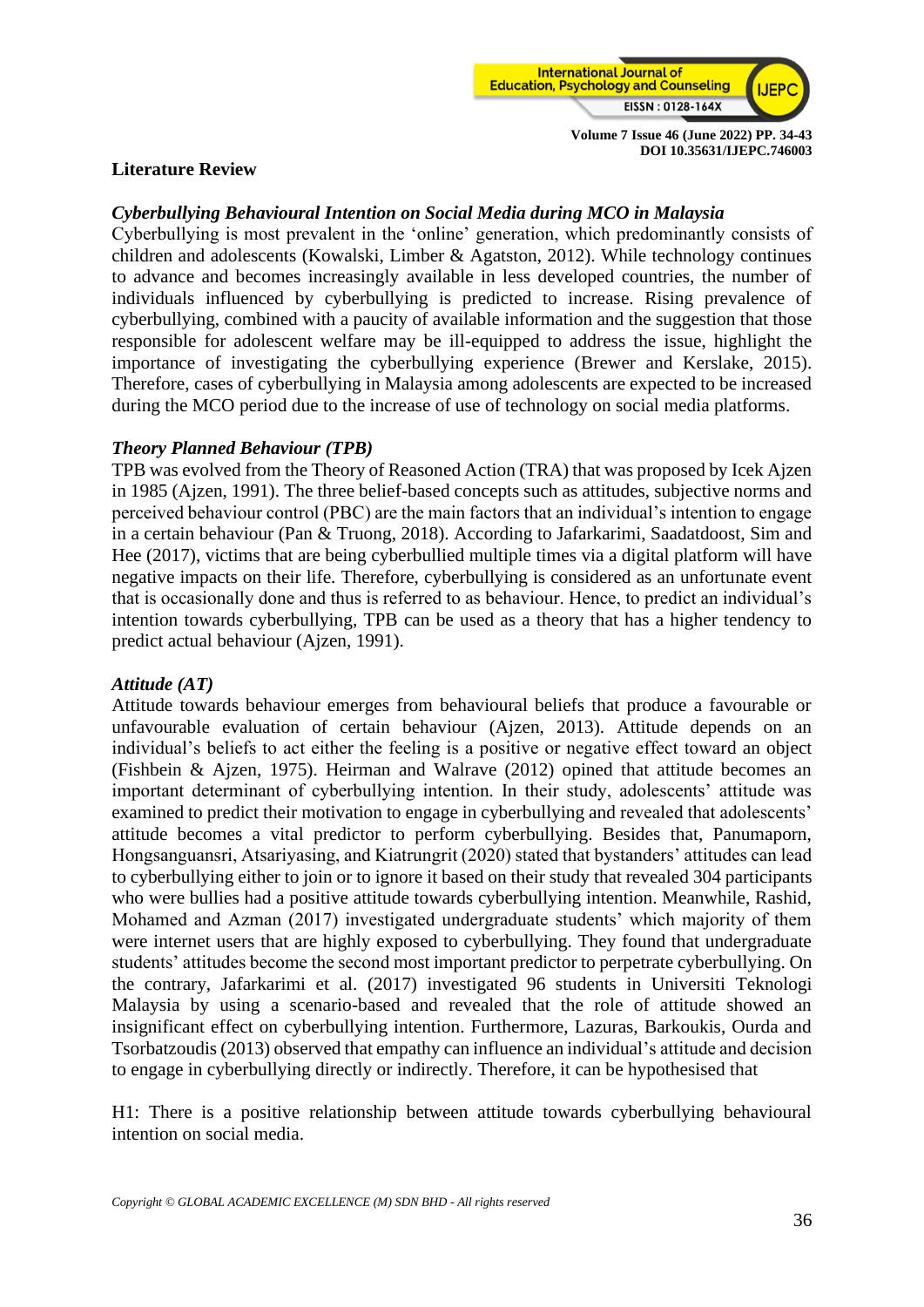

#### *Subjective Norms (SN)*

Subjective norms refer to how people that are close to us such as families and friends influence our decision making. Ajzen (1991) defined subjective norms as "perceived social pressure to perform or not to perform the behaviour". Heirman and Walrave (2012) examined the adolescents' subjective norm to predict their behavioural intention of cyberbullying and found out that subjective norm was less important than attitude due to negative social pressure showed less intention to engage in cyberbullying. Furthermore, Yang, Lu, Chen and Sun (2019) interviewed a group of teenagers to understand how normative factors influence cyberbullying on social networking sites. They concluded that subjective norms have a positive effect on adolescents' behaviour towards cyberbullying intention. Peer-related environmental factors significantly associated with cyberbullying perpetration and victimization include social standing, popularity, social acceptance, and perceived social presence (Camerini et al., 2020). In contrast to the previous study, Rashid, Mohamed and Azman (2017) opined that subjective norm becomes a more important construct to engage in cyberbullying which showed that perceived social pressure influences an individual's intention to perform cyberbullying via cyberspace. In addition, Jafarkarimi et al. (2017) explained that subjective norm was the idea of those important people for the individual and their perception about how they evaluate the behaviour. Their study concluded that the effect of subjective norms on cyberbullying intention was significant but suggested that in different circumstances the role of subjective norms can be altered. However, the personality trait of empathy can play an important role to influence an individual's decision to engage in cyberbullying directly or indirectly (Lazuras et al., 2013). Therefore, it can be hypothesised that

H2: There is a positive relationship between subjective norms towards cyberbullying behavioural intention on social media.

# *Perceived Behavioural Control (PBC)*

According to Smith (2015), PBC is an extent to which individuals' confidence level and determination to achieve specific actual behaviour in accordance to the perceived easiness or difficulty of an act to be completed. Consequently, the level of confidence emphasised by PBC would be affected due to the opportunity of chances and possessions to act (Anggraini & Siswanto, 2016). Hence, Sasson and Mesc (2016) revealed that PBC has a positive influence on risky online behaviour intention and Festl (2016) revealed that there is a positive influence between PBC and cyberbullying behaviour intention. Hence, the study showed a high level of PBC could lead to higher cyberbullying intention. On the contrary, Rashid, Mohamed and Azman (2017) found that PBC was not significantly related to toxic behaviour (e.g., cyberbullying intention). However, PBC does not significantly affect cyberbullying behaviour based on findings conducted by Adekoya (2016). This study was presented without providing any valid reason and justification for the research findings. Hence, it can be hypothesised that

H3: There is a positive relationship between perceived behavioural control towards cyberbullying behavioural intention on social media.

#### *The Personality Trait of Empathy (E)*

Empathy can be defined as sharing another person's emotional state that involves both an emotional and a cognitive dimension (Eisenberg, Guthrie, Cumberland, Murphy, Shepard, Zhou & Carlo, 2002). Furthermore, empathy is defined as the ability to understand and share another person's emotional state or context (Cohen & Strayer, 1996). It also enables a person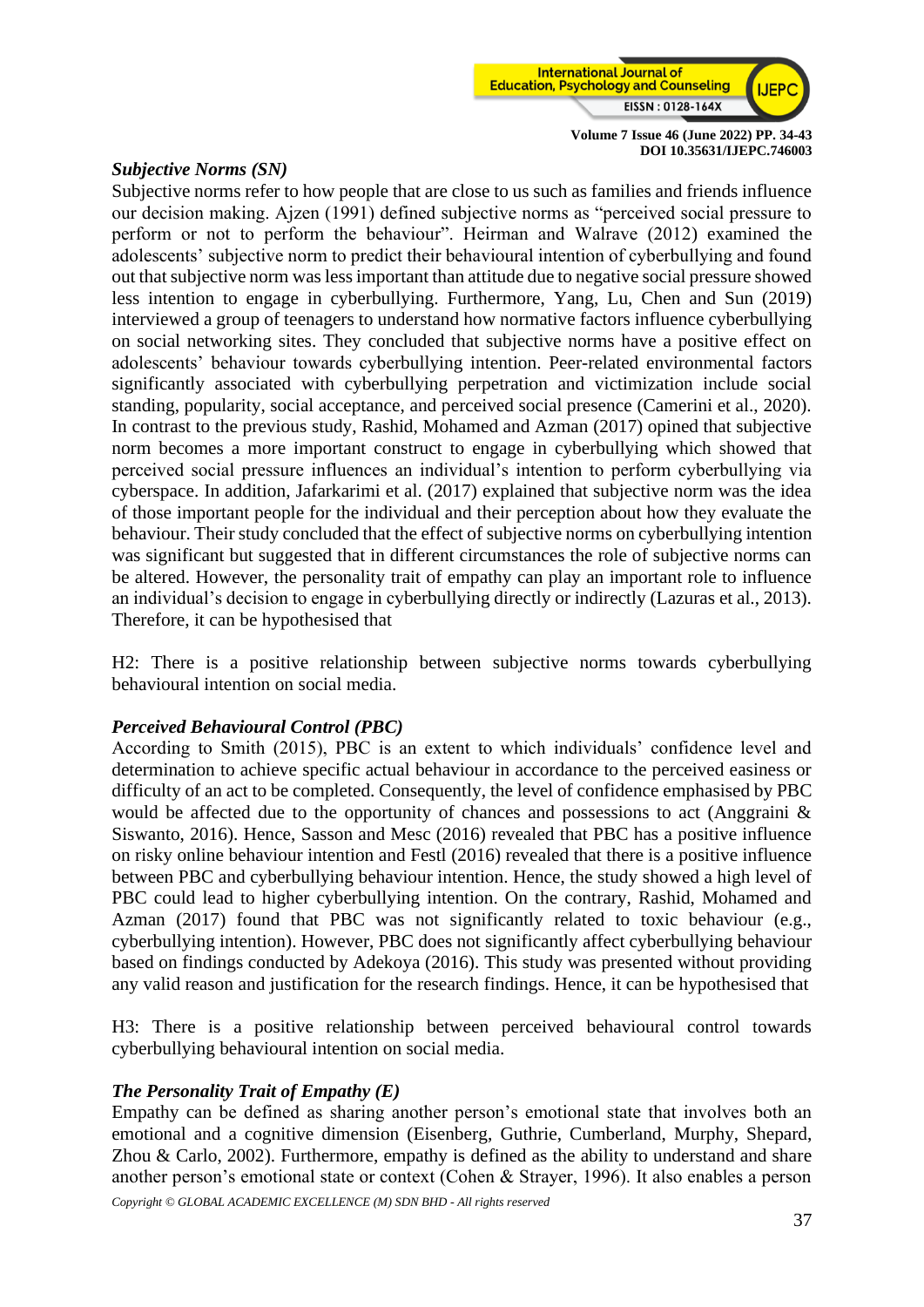

to validate others' emotions (Wondra & Ellsworth, 2015) and it seems to have some associations with cyberbullying (Doane, Pearson & Kelley, 2014). According to Cleemput, Vandebosch, and Pabian (2014), the lower level of emphatic concern could be an important factor of a person participating in cyberbullying behavioural intention and empathy was found to be a significant predictor of cyberbullying perpetration. However, Wigati, Diponegoro and Bashori (2020) found that empathy was a significantly negative role towards cyberbullying behavioural intention among high school students in Merangin, Jambi. In line with the study from Yuan, Liu and An (2020), showed that empathy has a mediating role towards cyberbullying behaviour intention. Precisely, the result among Chinese Junior High School students showed that empathy skills would be influenced by other factors of cyberbullying behavioural intention. Hence, it can be hypothesised that

H4a: There is a positive relationship between attitude and empathy towards cyberbullying behavioural intention on social media.

H4b: There is a positive relationship between subjective norms and empathy towards cyberbullying behavioural intention on social media.

H4c: There is a positive relationship between perceived behavioural control and empathy towards cyberbullying behavioural intention on social media.

#### **Methodology**

A survey questionnaire was developed for this study and the construction of the questionnaire was based on the three main beliefs highlighted by Ajzen (2013) which are behavioural beliefs (attitude), normative beliefs (subjective norm) and control beliefs (perceived behavioural control) were developed including personality trait of empathy as the mediating effects in this study. This survey is divided into section A into demographic data and Section B on psychometric data using a 5-point Likert-type scale between strongly disagree (1) to strongly agree (5). Random and convenient sampling techniques were used for distributing the survey mainly in West Peninsular of Malaysia (Selangor, Penang, Ipoh and Johor Bahru) and a total of 219 out of 230 respondents among adolescents aged between 16 to 24 years old (58 males and 161 females) were successfully collected and usable to conduct this study. According to Sekaran and Bougie (2012), convenience sampling was the most easily accessible respondents to provide the information and therefore, Google form links of the survey questionnaires were sent to respondents via social media platforms. Data collected are being analysed through Structural Equation Modeling (SEM) with the use of the Partial Least Square approach (PLS) and the results of the study such as R-square values, reliability and structural model tests are provided in the following chapter.

#### **Data Analysis**

The descriptive results on the demographic background (Table 1) and general information of respondents of this study show that the respondents are spending hours at home by accessing the social media platforms i.e., Facebook and Instagram frequently (more than 10 times per day) as their leisure time during the pandemic and MCO. Due to this restriction, the majority of the female respondents are having experience being bullied over social media. In addition, the R-square values which are more than 40% of the variables can be explained to behavioural intention and empathy (Table 2). While Cronbach's alpha value for each variable was generated and the results are shown in Table 3. From this test, Cronbach's alpha level was from 0.8 until 0.9 which is very good reliability.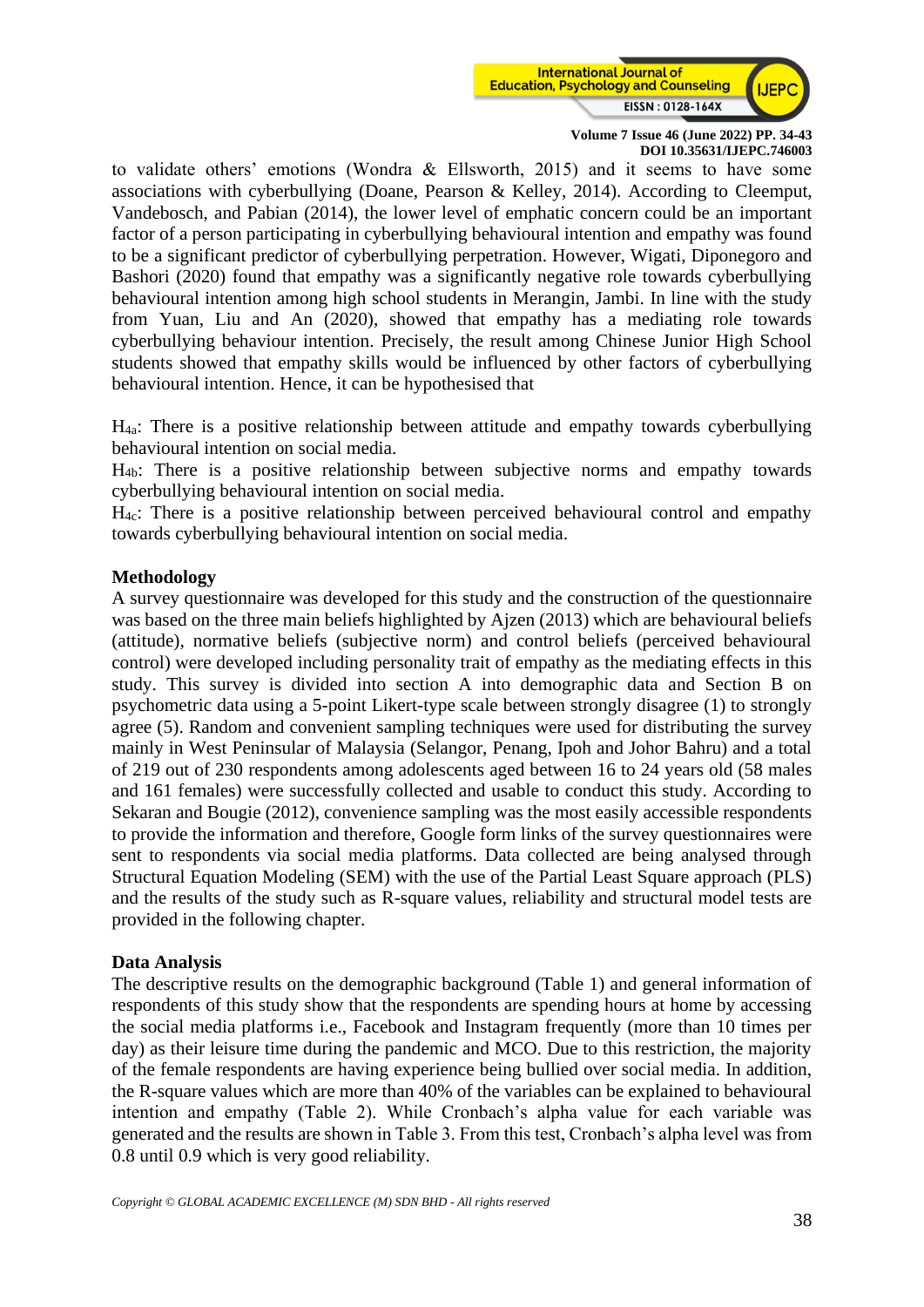

Based on Table 4, shows the results of the relationship between three independent variables on the mediating variable and cyberbullying behavioural intention as the dependent variable for this study. AT and PBC have a significant relationship on CBI ( $p < 0.05$ ) and therefore H<sub>1</sub> and  $H_3$  were accepted. In addition, AT and PBC ( $p < 0.05$ ) have a significant relationship on empathy towards CBI ( $p < 0.05$ ), hence H<sub>4a</sub> and H<sub>4c</sub> were accepted. However, an insignificant result ( $p > 0.05$ ) was identified for SN on CBI and therefore,  $H_2$  is rejected. Furthermore, the results also show that SN and E towards CBI are insignificant ( $p > 0.05$ ) and therefore H<sub>4b</sub> is rejected. Overall, all hypotheses are accepted except for  $H_2$  and  $H_{4b}$  are rejected in this study.

Table 2 below highlights the R-square values which are more than 40% of the variables that can be explained to behavioural intention and empathy. Furthermore, Cronbach's alpha value for each construct was generated and the results are shown in Table 3 below. From this test, the alpha level that more than 0.9 is considered as excellent reliability, from 0.8 until 0.9 is very good reliability, from 0.7 until 0.8 is considered as good reliability, from 0.6 until 0.7 is considered as moderate reliability, less than 0.6 will be considered as poor reliability (George & Mallery, 2003).

**Table 1. Demographic Background**

| Table 1. Demographic Background |                                |  |  |  |
|---------------------------------|--------------------------------|--|--|--|
| <b>Items</b>                    | <b>Results</b>                 |  |  |  |
| Social media platform           | Facebook = $42\%$ ;            |  |  |  |
|                                 | Instagram $=$ 30%;             |  |  |  |
|                                 | YouTube = $15\%$               |  |  |  |
| Frequency login to social media | More than 10 times per day $=$ |  |  |  |
|                                 | 42%                            |  |  |  |
| Purpose of using social media   | Leisure time $= 45\%$ ;        |  |  |  |
|                                 | News update $=$ 33%;           |  |  |  |
|                                 | Socialising $= 17\%$           |  |  |  |
| Experienced being cyberbullied  | $Yes = 87\%; No = 13\%$        |  |  |  |

| <b>Table 2. R-square Values</b> |                 |
|---------------------------------|-----------------|
|                                 | <b>R-square</b> |
| <b>Behavioural intention</b>    | 0.461           |
| Empathy                         | 0.563           |

| <b>Table 3. Reliability Analysis Result</b> |                         |  |  |
|---------------------------------------------|-------------------------|--|--|
| <b>Variables</b>                            | <b>Cronbach's Alpha</b> |  |  |
| AT                                          | 0.817                   |  |  |
| <b>SN</b>                                   | 0.883                   |  |  |
| <b>PCB</b>                                  | 0.802                   |  |  |
| Е                                           | 0.866                   |  |  |
| 'Bl                                         | 0.888                   |  |  |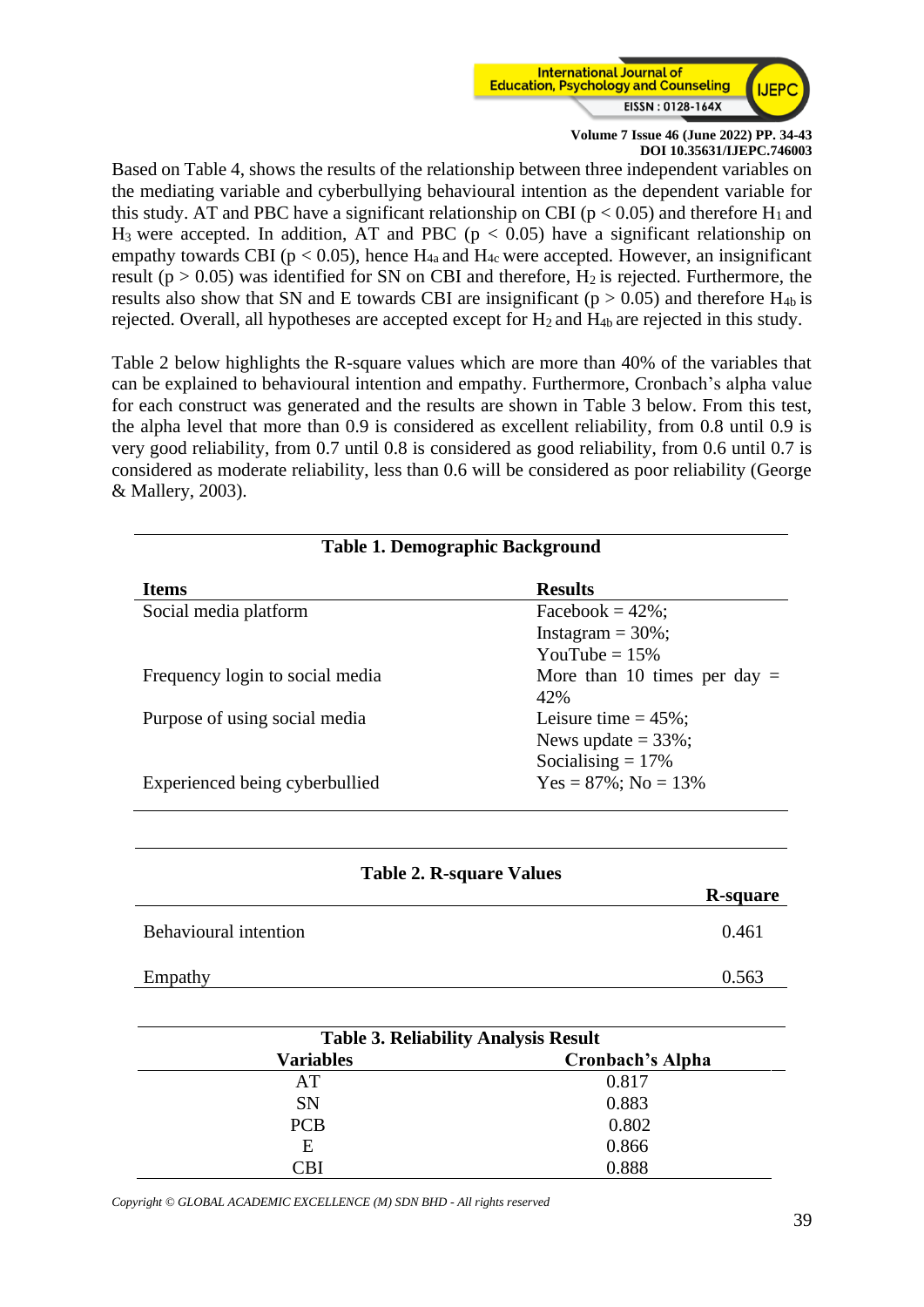

| <b>Table 4. Result of the Structural Model</b>  |                             |                                     |                     |                 |                          |  |
|-------------------------------------------------|-----------------------------|-------------------------------------|---------------------|-----------------|--------------------------|--|
| <b>Variables</b>                                | <b>Sample</b><br>Mean $(M)$ | <b>Standard</b><br><b>Deviation</b> | <b>T</b> Statistics | <b>P</b> Values | <b>Hypotheses</b>        |  |
| AT on CBI                                       | 0.213                       | 0.08                                | 2.711               | $\theta$        | $H_1$ Accepted           |  |
| SN on CBI                                       | 0.026                       | 0.045                               | 10.028              | 0.597           | $H_2$ Rejected           |  |
| PBC on CBI                                      | 0.587                       | 0.08                                | 7.338               | $\overline{0}$  | $H_3$ Accepted           |  |
| AT<br>E<br><sub>on</sub><br>towards CBI         | 0.144                       | 0.054                               | 2.71                | $\overline{0}$  | $H_{4a}$ Accepted        |  |
| <b>SN</b><br>E<br>$\alpha$<br>towards CBI       | 0.018                       | 0.031                               | 0.528               | 0.597           | H <sub>4b</sub> Rejected |  |
| <b>PBC</b><br>E<br><sub>on</sub><br>towards CBI | 0.401                       | 0.078                               | 5.088               | $\overline{0}$  | $H_{4c}$ Accepted        |  |

# **Discussion**

There were consistent results identified with the past studies on attitude and PBC. Panumaporn et al. (2020) stated that bystanders' attitudes can lead to cyberbullying had a positive attitude towards cyberbullying intention. In addition, Rashid, Mohamed and Azman (2017) also identified that majority of cyberbullied were internet users that are highly exposed to cyberbullying intention. Heirman and Walrave (2012) opined that attitude becomes an important determinant of cyberbullying intention and revealed that adolescents' attitude becomes a vital predictor to perform cyberbullying. This can be further supported by Brewer and Kerslake (2015) that adolescents with low levels of self-esteem and empathy were most likely to engage in cyberbullying and suggests that individuals who perpetrate cyberbullying display a similar lack of empathy to traditional bullies.

Meanwhile, Sasson and Mesch (2016) revealed that PBC has a positive influence on risky online behaviour intention and Festl (2016) revealed that there is a positive influence between PBC and cyberbullying behaviour intention. Hence, this study includes the role of empathy as the mediating effect between attitude and PBC towards CBI and the results are significant. However, empathy does not mediate between subjective norm and cyberbullying behavioural intention. The probable reasons are due to the norm of cyberbullies that ignoring the influence of friends and family lead to insignificant results towards CBI. Furthermore, the age factors of the majority of respondents ranging from  $18 - 45$  years old have made them mature enough to make their own decision making and opinion without interference from others in cyberbullying.

This can be further supported by Camerini et al. (2020) that peer-related environmental factors are significantly associated with cyberbullying perpetration and victimization which include social standing, popularity, social acceptance, and perceived social presence. Lastly, due to technological advancement in smartphones and applications, most of the respondents owned social media accounts and the tendency to respond behaviourally towards other unknown users on social media would be more significant and prevalent as compared to close family and friends.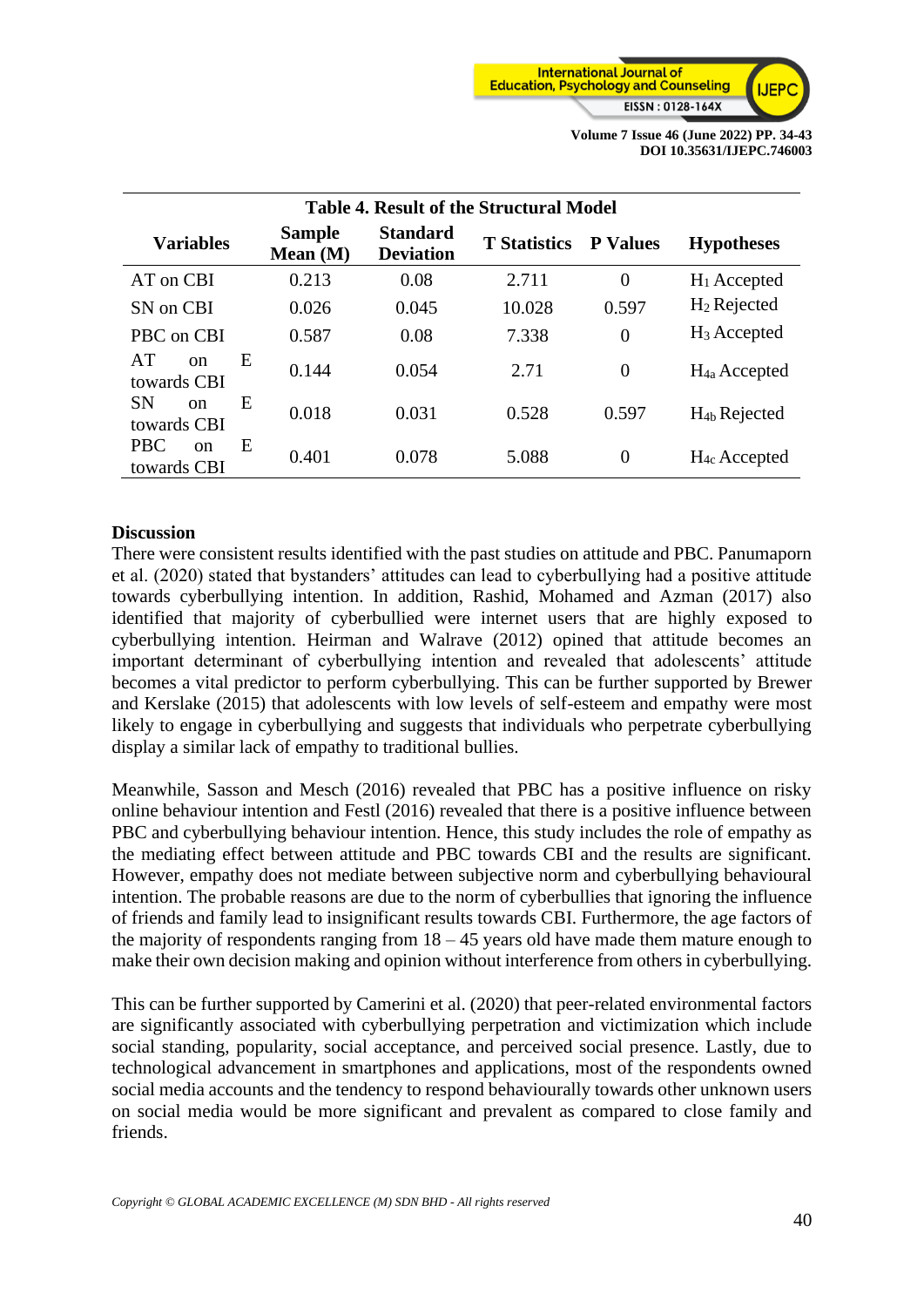

# **Limitation**

Limitation of study on the literature review of personality traits are difficult to be found and the influence of technology application is not being applied in this study to further explore the cyberbullying behavioural intention.

#### **Conclusion**

This study shall further contribute to the literature review and understanding of TPB, the personality trait of empathy towards CBI. In addition, by having these results, it is expected that the relevant regulatory bodies shall consider further strengthening the existing rules and regulations with the involvement of various technology and communication key players in curbing the cyberbullying activities. By providing sufficient awareness and information in educating the public, it shall increase the consciousness towards cyberbullying activities among society. For future studies, it is recommended to include other components of empathy such as cognitive and affective, other personality traits of self-esteem and loneliness as the mediating effect that would give better insight towards CBI. Furthermore, other theories such as Technology Acceptance Model (technologies and social media applications) and Social Cognitive (psychology, education and communication) can be applied to discover the influence of technology applications and psychological effects in studying the behavioural intention of cyberbullying.

#### **References**

- Adekoya, S. (2016). Examining attitudes, subjective norms, perceived behavioural control and intentions toward Cyberspace Bullying among high school students (Doctor's thesis). College of Professional Studies Northeastern University Boston, Massachusetts
- Ajzen, I. (1991). The Theory of Planned Behaviour. *Organizational Behaviour and Human Decision Processes*, 50, 179 – 211.
- Ajzen, I. (2013). Theory of planned behaviour questionnaire. Measurement instrument database for social science. Retrieved from www. midst.ie
- Ajzen, I. (2020). The Theory of Planned behaviour: Frequently Asked Questions. Human Behaviour and Emerging Technologies. https://doi.org/10.1002/hbe2.195
- Ajzen, I., & Fishbein, M. (1980). Understanding Attitudes and Predicting Social Behaviour. Englewood Cliffs, NJ: Prentice-Hall.
- Anggraini, F. R. R., & Siswanto, F. A. J. (2016). The role of perceived behavioural control and subjective norms to internal auditors' intention in conveying unethical behaviour: A case study in Indonesia. *Review of Integrative Business and Economics Research*, 5(2), 141–150.
- Brewer, G., & Kerslake, J. (2015). Cyberbullying, self-esteem, empathy and loneliness. *Computers in Human Behaviour*, 48, 255–260.
- Camerini, A.-L., Marciano, L., Carrara, A., & Schulz, P. J. (2020). Cyberbullying perpetration and victimization among children and adolescents: a systematic review of longitudinal studies. *Telematics and Informatics,* 49, 1-13.
- Cleemput, K. V., Vandebosch, H., & Pabian, S. (2014). Personal characteristics and contextual factors that determine "helping", "joining in" and "doing nothing" when witnessing cyberbullying. *Aggressive Behavior*, 40(5), 383–396.
- Cohen, D., & Strayer J. (1996). Empathy in conduct disordered and comparison youth. Developmental Psychology 1996; 32:988–910.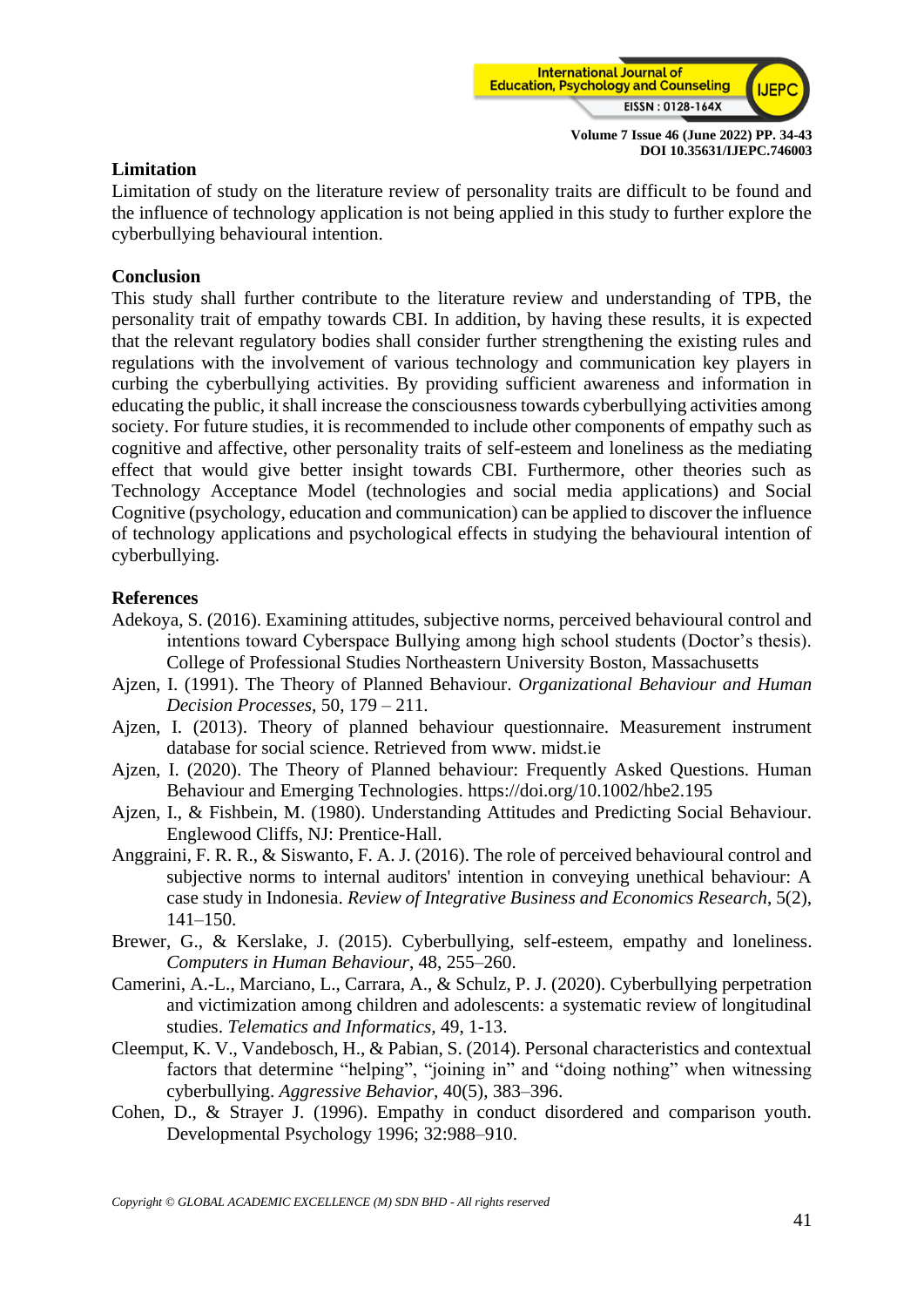

- Doane, A. N., Pearson, M. R., & Kelley, M. L. (2014). Predictors of cyberbullying perpetration among college students: An application of the Theory of Reasoned Action. *Computers in Human Behavior*, 36, 154-162.
- Eisenberg, N., Guthrie, I. K., Cumberland, A., Murphy, B. C., Shepard, S. A., Zhou, Q., Carlo, G. (2002). Prosocial development in early adulthood: a longitudinal study. *Journal of Personality and Social Psychology*, 82(6), 993-1006.
- Festl, R. (2016). Perpetrators on the internet: Analyzing individual and structural explanation factors of cyberbullying in the school context. *Computers in Human Behaviour*, 59, 237–248.
- George, D. & Mallery, P. (2003). SPSS for Windows Step by Step: A Simple Guide and Reference. 11.0 Update. (4th ed.). Boston: Allyn & Bacon.
- Heirman, W., & Walrave, M. (2012). Predicting adolescent perpetration in cyberbullying: An application of the theory of planned behaviour. *Psicothema*, 24(4), 614–620.
- Jafarkarimi, H., Saadatdoost, R., Sim, A. T. H., & Mei, J. H. (2017). Determinant Factors of Cyberbullying: An Application of Theory of Planned Behaviour. *Journal of Theoretical and Applied Information Technology*, 95(23), 6472–6482.
- Johanis, M. A., Bakar, A. R. A., & Ismail, F. (2020). Cyber-Bullying Trends Using Social Media Platform: An Analysis through Malaysian Perspectives. *Journal of Physics: Conference Series*, 1529, 022077.
- Kowalski, R. M., Limber, S. E., & Agatston, P. W. (2012). Cyberbullying: Bullying in the digital age (2nd ed.). Malden, MA: Wiley-Blackwell.
- Lazuras, L., Barkoukis, V., Ourda, D., & Tsorbatzoudis, H. (2013). A process model of cyberbullying in adolescence. *Computers in Human Behavior*, 29, 881–887.
- Panumaporn, J., Hongsanguansri, S., Atsariyasing, W., & Kiatrungrit, K. (2020). Bystanders' behaviours and associated factors in cyberbullying. *General Psychiatry*, 33(3), e100187.
- Privitera, C., & Campbell, M. A. (2009). Cyberbullying the New Face of Workplace Bullying? *CyberPsychology & Behaviour*, 12(4), 395–400.
- Rashid, A. R., & Mohamad, A. (2016). New media narratives and cultural influence in Malaysia. The strategic construction of blog rhetoric by an apostate. (New York, Springer).
- Rashid, M. S. A., Mohamed, S., & Azman, T. A. T. M. (2017). Predicting the intention to cyberbully and cyberbullying behaviour among the undergraduate students at the International Islamic University Malaysia. *International Journal of Education, Psychology and Counseling*, 2(5), 257–270.
- Sasson, H., & Mesch, G. (2016). Gender Differences in the Factors Explaining Risky Behavior Online. *Journal of Youth and Adolescence*, 45(5), 973-985.
- Sekaran, U. & Bougie, R. (2012). Research Business Methods: A Skill Building Approach. (5th ed.). United Kingdom: John Wiley & Son.
- Smith, A. Y. (2015). Attitude, subjective norm, and perceived behavioural control as indicators for nurse educators' intention to use critical thinking teaching strategies: A structural equation model analysis (Master's thesis). Andrews University, School of Education.
- Steer, O. L., Betts, L.R., Baguley, T., & Binder, J.F. (2020). "I feel like everyone does it": Adolescents' perceptions and awareness of the association between humour, banter, and cyber-bullying. Computers in Human Behavior, 108, 1–10.
- Wigati, M., Diponegoro, A. M., & Bashori, K. (2020). Roles of Empathy, Emotion Regulation and School Climate against Cyberbullying in High Schools in Merangin, Jambi. American Research Journal of Humanities & Social Science, 3(8), 72–79.